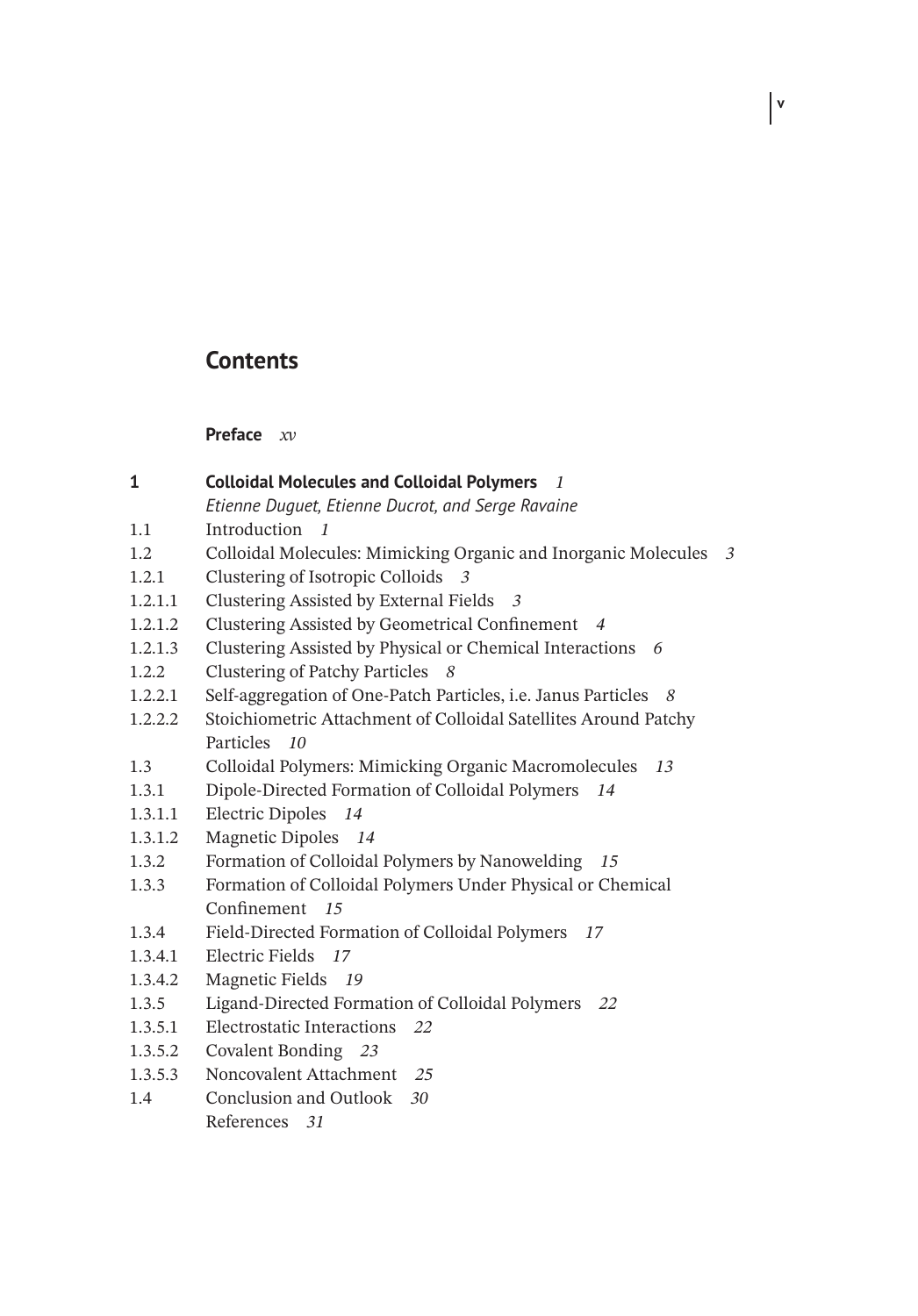**vi** *Contents*

| 2       | Self-assembly of Anisotropic Colloids in Solutions 37<br>Yiwu Zong, Huaqing Liu, and Kun Zhao |
|---------|-----------------------------------------------------------------------------------------------|
| 2.1     | Introduction 37                                                                               |
| 2.2     | Fabrication of Anisotropic Colloids<br>38                                                     |
| 2.2.1   | <b>Bottom-Up Routes</b><br>38                                                                 |
| 2.2.1.1 | Template(Seed)-Assisted Synthesis<br>38                                                       |
| 2.2.1.2 | <b>Cluster-Based Methods</b><br>41                                                            |
| 2.2.1.3 | DNA-Based Assembly Methods<br>41                                                              |
| 2.2.1.4 | <b>Surface Modification Methods</b><br>42                                                     |
| 2.2.2   | Top-Down Routes<br>42                                                                         |
| 2.2.2.1 | Photolithographic Fabrication Methods<br>42                                                   |
| 2.2.2.2 | Physical Methods 43                                                                           |
| 2.2.3   | Anisotropic Colloids from Natural Materials<br>44                                             |
| 2.3     | Self-assembly Mechanisms of Anisotropic Colloids<br>44                                        |
| 2.3.1   | Self-assembly Through Specific Interactions<br>44                                             |
| 2.3.1.1 | <b>Electrostatic Interactions</b><br>44                                                       |
| 2.3.1.2 | Hydrophobic Interactions<br>45                                                                |
| 2.3.1.3 | <b>Entropic Depletion Interactions</b><br>-47                                                 |
| 2.3.1.4 | DNA-Mediated Interactions<br>52                                                               |
| 2.3.2   | Assembly in External Fields<br>54                                                             |
| 2.3.2.1 | Electric Field Assisted 54                                                                    |
| 2.3.2.2 | Magnetic Field Assisted 56                                                                    |
| 2.3.2.3 | Self-propelled Colloidal Motors<br>- 58                                                       |
| 2.4     | Applications of Self-assembly of Anisotropic Colloids<br>60                                   |
| 2.4.1   | Liquid Crystals 60                                                                            |
| 2.4.2   | Photonic Crystals 61                                                                          |
| 2.4.3   | Sensors 63                                                                                    |
| 2.4.3.1 | Metal Ions 63                                                                                 |
| 2.4.3.2 | Biomolecules 65                                                                               |
| 2.4.3.3 | Gases<br>66                                                                                   |
| 2.4.3.4 | <b>Other Environmental Cues</b><br>68                                                         |
| 2.4.4   | <b>Electrode Materials</b><br>68                                                              |
| 2.4.5   | Other Applications in Making Functional Materials<br>71                                       |
| 2.5     | Summary and Outlook<br>74                                                                     |
|         | Acknowledgment<br>74                                                                          |
|         | References 74                                                                                 |
| 3       | Self-assembly Enabling Materials Nanoarchitectonics<br>87                                     |
|         | Katsuhiko Ariga                                                                               |
| 3.1     | Introduction 87                                                                               |
| 3.2     | <b>Fullerene Nanoarchitectonics</b><br>91                                                     |
| 3.3     | Layer-by-Layer Nanoarchitectonics<br>97                                                       |
| 3.4     | Conclusions<br>104                                                                            |
|         | Acknowledgments<br>105                                                                        |
|         | References<br>105                                                                             |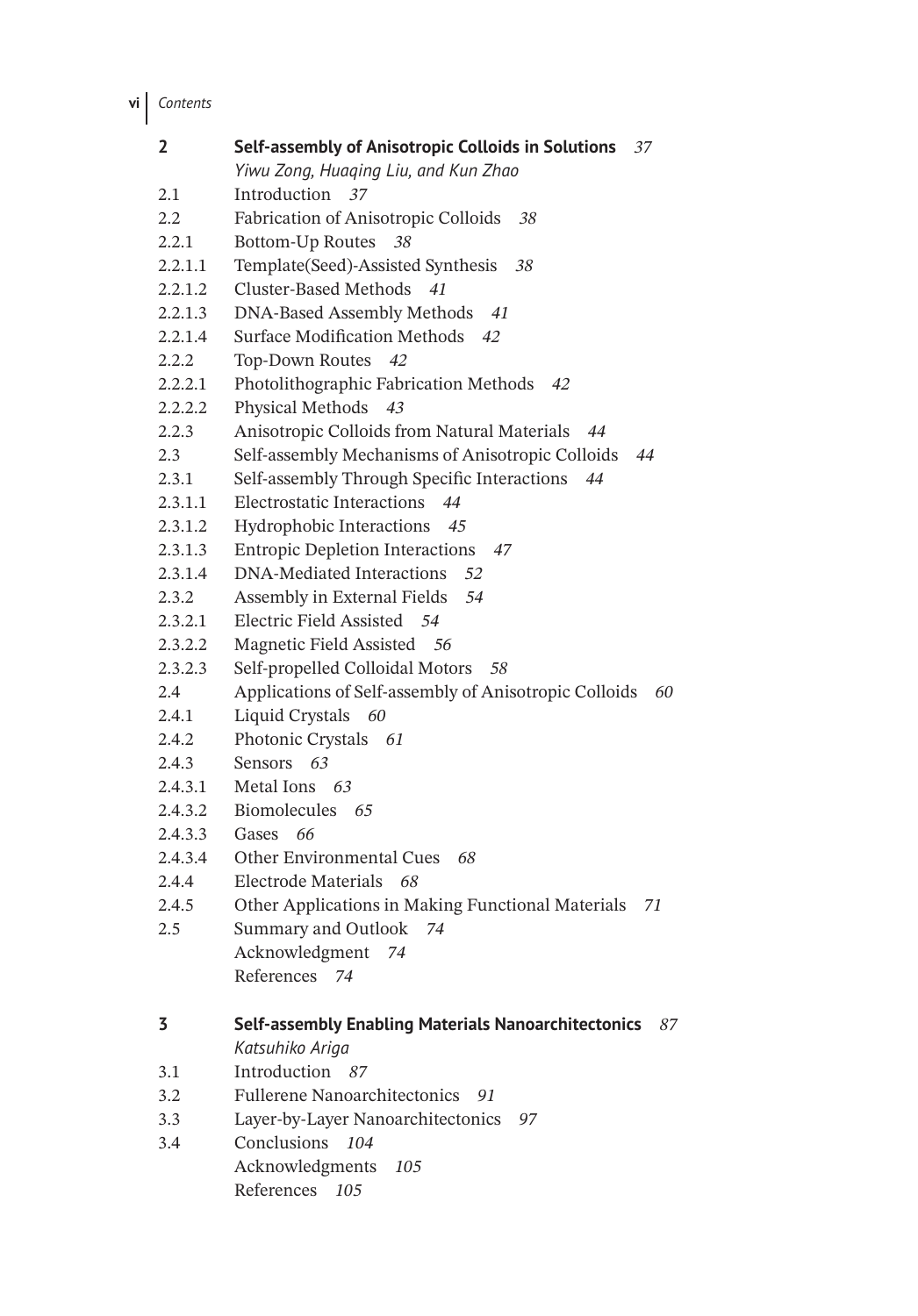- **4 Self-assembly of Colloidal Crystals: Strategies** *109*
	- *Junchao Liu, Jingxia Wang, and Lei Jiang*
- 4.1 Introduction *109*
- 4.2 Assembly Mechanism of Latex Particles *110*
- 4.2.1 General Assembly Process *110*
- 4.2.2 Influence of Substrate Wettability on the Assembly Process *111*
- 4.2.3 Influence of Magnetic/Electric Field on the Assembly Process *113*
- 4.3 Assembly Strategies of Colloidal Crystal *115*
- 4.3.1 Large-Area Colloidal PC *115*
- 4.3.1.1 Vertical Deposition *115*
- 4.3.1.2 LB Approach *116*
- 4.3.1.3 Doctor Blade *118*
- 4.3.1.4 Spin Coating *118*
- 4.3.1.5 Spray Coating *120*
- 4.3.1.6 Other *121*
- 4.3.2 Patterned Colloidal PC *123*
- 4.3.2.1 Physical Confinement: Geometric Defect *123*
- 4.3.2.2 Wettability-Induced Template Assembly *124*
- 4.3.2.3 Direct Dropping *125*
- 4.3.2.4 Direct Writing *126*
- 4.3.2.5 Inkjet Printing *127*
- 4.3.3 Specific Structure Colloidal PC *128*
- 4.3.3.1 Cylinder Assembly from Capillary Tube *128*
- 4.3.3.2 Electrospun *130*
- 4.3.3.3 Microfluidics *131*
- 4.4 Conclusions *133*
	- References *133*

#### **5 2D and (2+1)D Colloidal Photonic Crystal** *139*

*Lijing Zhang, Jiaqi Han, and Bofan Liu*

- 5.1 Colloidal Photonic Crystals *139*
- 5.2 2D Colloidal Photonic Crystal *140*
- 5.2.1 Preparation Methods *140*
- 5.2.1.1 Solvent Evaporation-Induced Self-assembly *141*
- 5.2.1.2 Spin Coating *142*
- 5.2.1.3 Electrophoretic Deposition *142*
- 5.2.1.4 Air/Liquid Interface Self-assembly *142*
- 5.2.1.5 Other Strategies *146*
- 5.2.2 Optical Properties *150*
- 5.2.2.1 Diffraction *150*
- 5.2.2.2 Debye Diffraction Ring *151*
- 5.2.3 Application *152*
- 5.2.3.1 Templates *152*
- 5.2.3.2 Detection and Sensing *157*
- 5.3 (2+1)D Colloidal Photonic Crystal *160*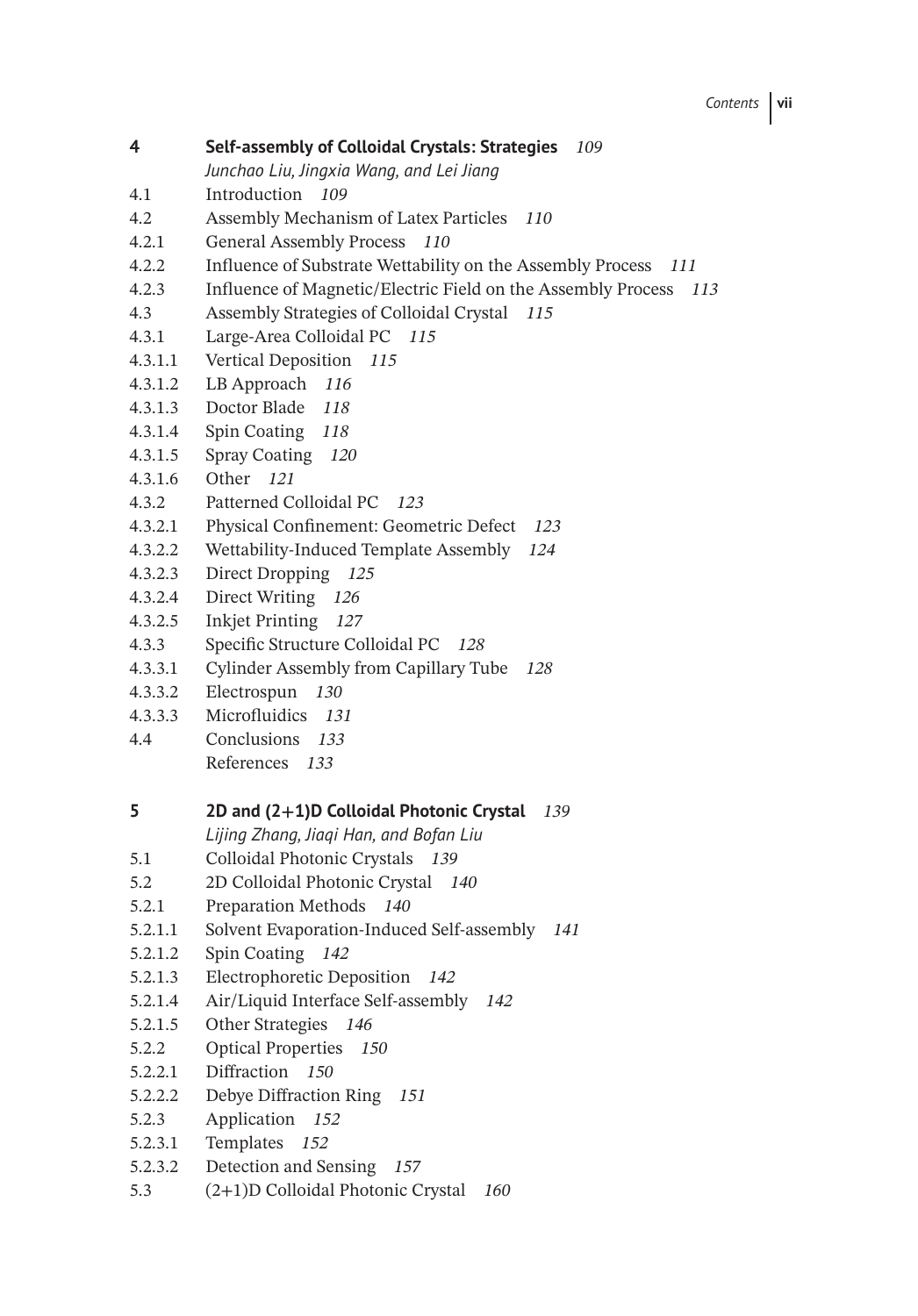- 5.3.1 Preparation Method *161*
- 5.3.1.1 The Langmuir–Blodgett Method *162*
- 5.3.1.2 PDMS Sheet-Assisted Layer-by-Layer Transfer Technique *164*
- 5.3.1.3 Layer-by-Layer Scooping Transfer Technique *164*
- 5.3.1.4 *In Situ* Annealing Combined Layer-by-Layer Transfer Technique *164*
- 5.3.2 Optical Properties *167*
- 5.3.2.1 Comparison Between (2+1)D and 3D *167*
- 5.3.2.2 Bandgap Engineering *171*
- 5.3.3 Application *173*
- 5.3.3.1 Engineering of Complex Macroporous Materials *174*
- 5.3.3.2 High-Performance Back Reflector *174*
- 5.3.3.3 FL Enhancement Substrate *174*
- 5.4 Outlook *179*
	- References *180*

| 6      | <b>Structural Color due to Self-assembly</b><br>183                 |
|--------|---------------------------------------------------------------------|
|        | Yong Qi and Shufen Zhang                                            |
| 6.1    | Structural Color in Nature 183                                      |
| 6.2    | The Type of the Structural Color and Its Formation Mechanism<br>186 |
| 6.2.1  | Structural Color due to Interference<br>186                         |
| 6.2.2  | Structural Color due to Scattering 187                              |
| 6.2.3  | Structural Color due to Diffraction 188                             |
| 6.3    | The Assembly Methods of the SCMs 191                                |
| 6.3.1  | Evaporation Self-assembly 191                                       |
| 6.3.2  | Membrane Separation-assisted Assembly<br>194                        |
| 6.3.3  | Air-Liquid Interface Self-assembly 195                              |
| 6.3.4  | Oil-Oil Interface Self-assembly 200                                 |
| 6.3.5  | Oil-Water Interface Self-assembly 200                               |
| 6.3.6  | Controlled Micellization Self-assembly 202                          |
| 6.3.7  | Layered Hydrogels Self-assembly 205                                 |
| 6.3.8  | Spray Coating Self-assembly 207                                     |
| 6.3.9  | Unidirectional Rubbing Self-assembly 210                            |
| 6.3.10 | Edge-Induced Rotational Shearing Self-assembly<br>210               |
| 6.3.11 | Screen Printing Self-assembly 213                                   |
| 6.3.12 | Magnetic-Induced Self-assembly 215                                  |
| 6.3.13 | Photoinduced Self-assembly 218                                      |
| 6.3.14 | Atomic Layer Deposition Self-assembly 220                           |
| 6.3.15 | Physical Vapor Deposition Self-assembly 220                         |
| 6.3.16 | Surface Wrinkling 223                                               |
| 6.4    | Typical Applications of Structural Color 226                        |
| 6.5    | Conclusions 228                                                     |
|        | Acknowledgments 230                                                 |
|        | References 230                                                      |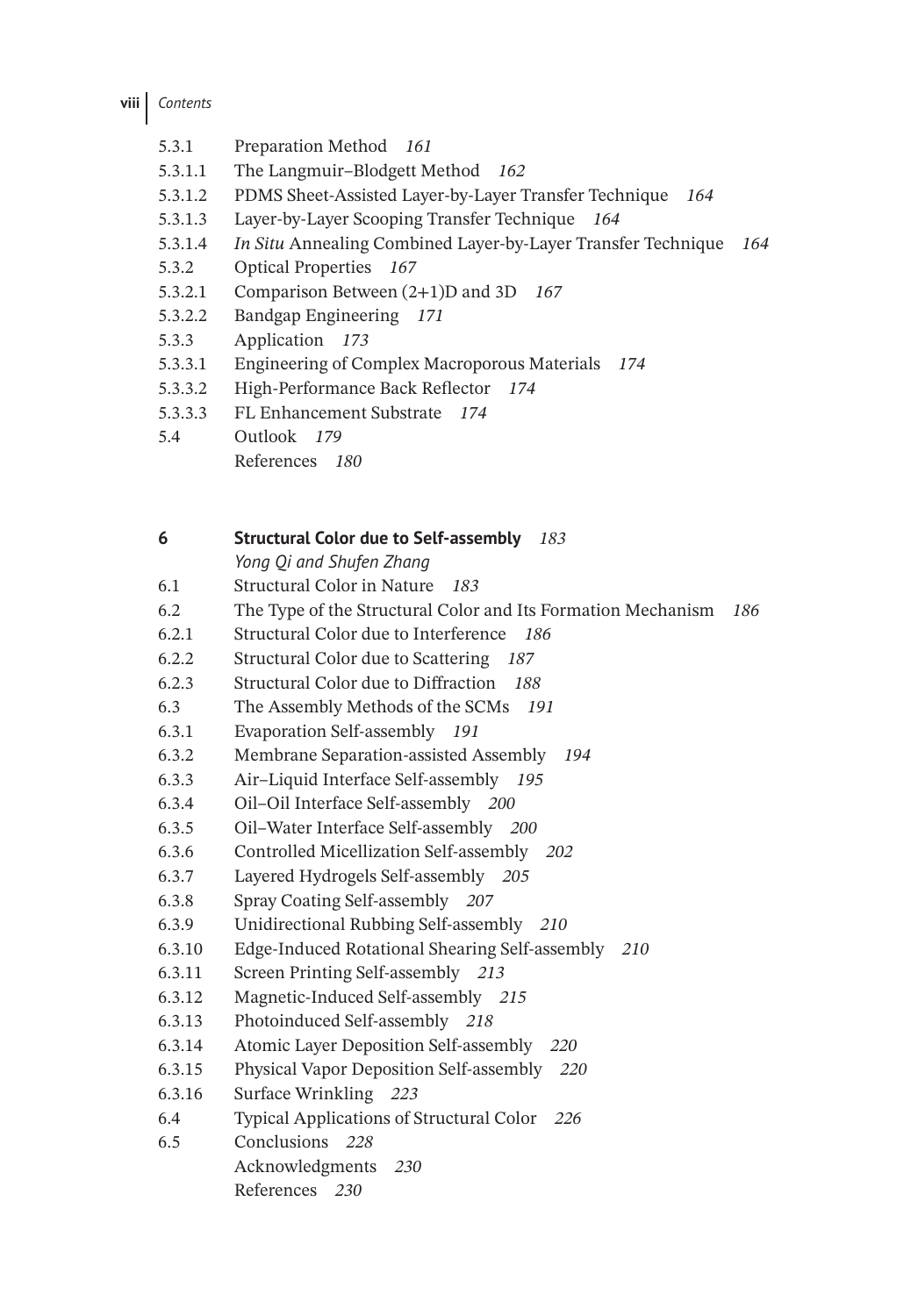**7 Colloidal Photonic Crystal Sensors** *237 Zhongyu Cai, Xiaoying Xu, Zihui Meng, Bushra Rafique, and Ruixiang Liu* 7.1 Introduction *237* 7.2 Fundamentals of Colloidal Photonic Crystal Sensors *239* 7.3 Responsive Materials and Novel Photonic Structures *242* 7.4 Colloidal Photonic Crystal Sensors Responsive to Physical Stimuli *243* 7.4.1 Colloidal Photonic Crystals Responsive to Humidity *243* 7.4.2 Mechanically Responsive Colloidal Photonic Crystals *245* 7.5 Colloidal Photonic Crystal Sensors Responsive to Chemicals *247* 7.5.1 Colloidal Photonic Crystals Responsive to Solvents *247* 7.5.2 Colloidal Photonic Crystals Responsive to Vapors (VOCs) *249* 7.5.3 Colloidal Photonic Crystals Responsive to Ions *250* 7.5.4 Colloidal Photonic Crystals Responsive to Organophosphates *253* 7.5.5 Colloidal Photonic Crystals Responsive to Surfactants *256* 7.6 Colloidal Photonic Crystal Sensors Responsive to Biological Species *256* 7.6.1 Colloidal Photonic Crystals Responsive to Carbohydrates *257* 7.6.2 Colloidal Photonic Crystals Responsive to Proteins (Enzyme, Antibodies) *260* 7.6.3 Colloidal Photonic Crystals Responsive to Amino Acids *264* 7.6.4 Colloidal Photonic Crystals Responsive to Biomarkers *265* 7.6.5 Colloidal Photonic Crystal Sensors for Microorganisms Detection *267* 7.7 Summary and Outlooks *269* Acknowledgment *269* References *270* **8 Self-assembled Graphene Architectures for Electrochemical Energy Storage** *277 Pei Li, Junwei Han, and Quan-Hong Yang* 8.1 Introduction *277* 8.2 Self-assembly Strategies *278* 8.2.1 Langmuir–Blodgett (LB) Technique *281* 8.2.2 Layer-by-Layer (LbL) Assembly Approach *281* 8.2.3 Flow-Directed Self-assembly *282* 8.2.4 Interface-Induced Self-assembly *283* 8.2.5 Template-Directed Self-assembly and Hydrothermal Process *284* 8.2.6 Spinning and Space Confinement Self-assembly *286* 8.3 Methods for Tailoring the Assemblies *286* 8.3.1 Structural Tuning and Surface Modification *287* 8.3.1.1 Compact Assembly via Capillary and Mechanical Compression *287* 8.3.1.2 Tunable Porous Structure and Surface Chemistry *289* 8.3.1.3 Assembly in the Electrostatic and Magnetic Field *291* 8.3.2 Composite Materials Prepared by Self-assembly *291* 8.3.2.1 Graphene/Carbon Material Assembly *291*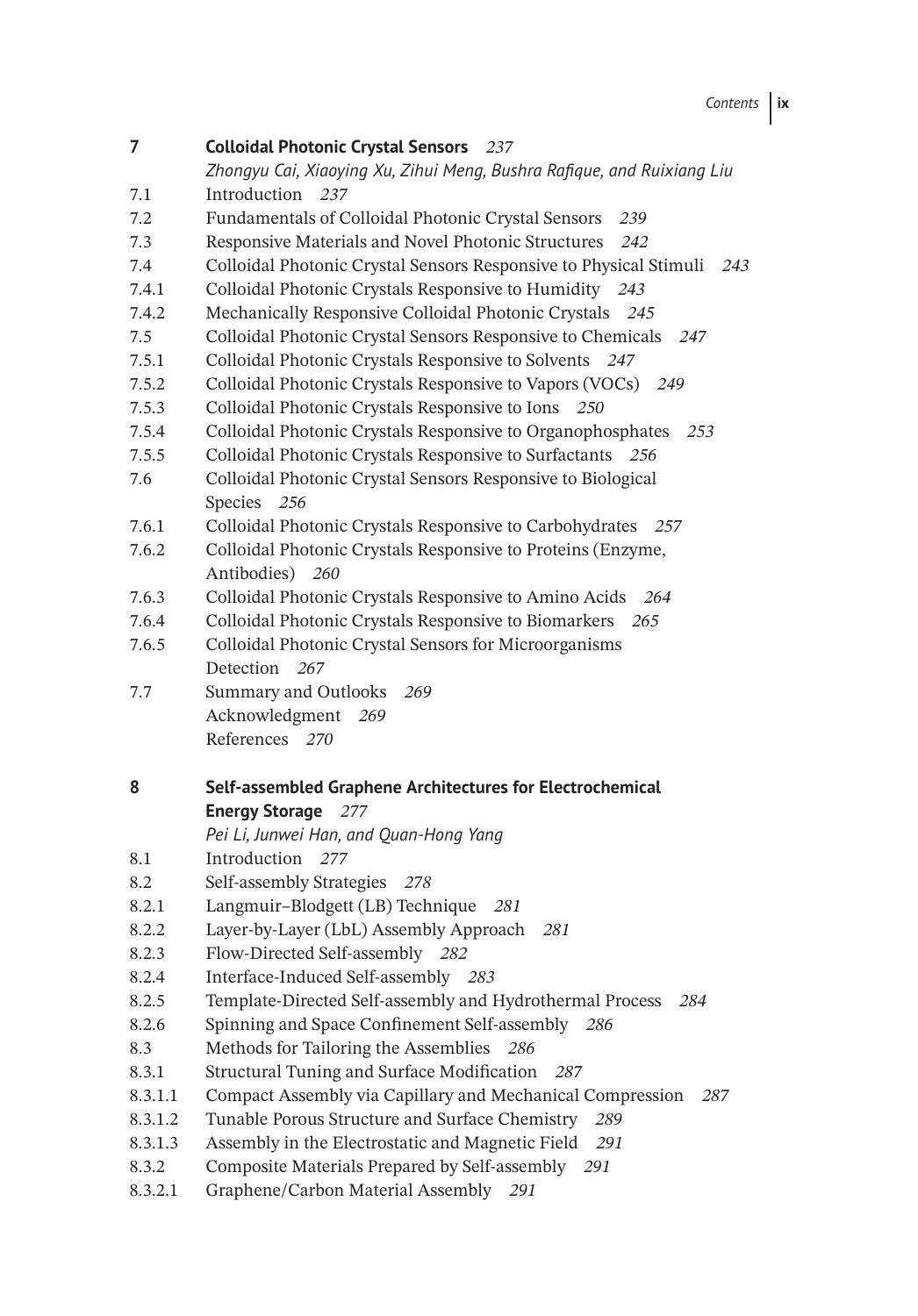**x** *Contents*

- 8.3.2.2 Graphene/Polymer Assembly *292*
- 8.3.2.3 Graphene/Metal or Metal Oxide Assembly *292*
- 8.4 Applications of Self-assembled Graphene Architecture *293*
- 8.4.1 SCs *293*
- 8.4.2 LIBs *296*
- 8.4.3 Li–S Batteries *297*
- 8.4.4 Challenges for Practical EES Applications *299*
- 8.5 Conclusions *300* Acknowledgments *300* References *300*

#### **9 Patterning Assembly of Colloidal Particles** *305*

*Minxuan Kuang and Yanlin Song*

- 9.1 Introduction *305*
- 9.2 Strategies of Patterning Assembly *306*
- 9.2.1 Inkjet Printing of Assembly Patterns *306*
- 9.2.1.1 Ink Formulations *306*
- 9.2.1.2 Surface Wettability *310*
- 9.2.2 Patterned Substrate-Induced Assembly *314*
- 9.2.3 External Stimuli-Induced Assembly *316*
- 9.3 Applications of PC Patterns *316*
- 9.3.1 Displays *316*
- 9.3.2 Sensors *319*
- 9.3.3 Anticounterfeiting *324*
- 9.4 Summary *326* References *326*

## **10 Light Extraction Efficiency Enhancement in GaN-Based LEDs by Colloidal Self-assembly** *331*

*Tongbo Wei*

- 10.1 Introduction *331*
- 10.2 Nanostructure Fabrication by MCC *333*
- 10.3 Applications of Nanostructures to LEDs *335*
- 10.3.1 Surface Texturing *335*
- 10.3.2 Submicron Lenses *339*
- 10.3.3 Photonic Crystals (PhCs) *341*
- 10.3.3.1 Surface PhCs *342*
- 10.3.3.2 Bottom PhCs *344*
- 10.3.4 Localized Surface Plasmon (LSP) *346*
- 10.3.5 Nano-patterned Sapphire Substrates (NPSS) *348*
- 10.3.6 Optical Reflector *352*
- 10.4 New Applications for Optoelectronic Devices *354*
- 10.4.1 Nanorod LEDs *354*
- 10.4.1.1 Top-Down Nanorod LEDs *355*
- 10.4.1.2 Bottom-Up Nanorod LEDs *357*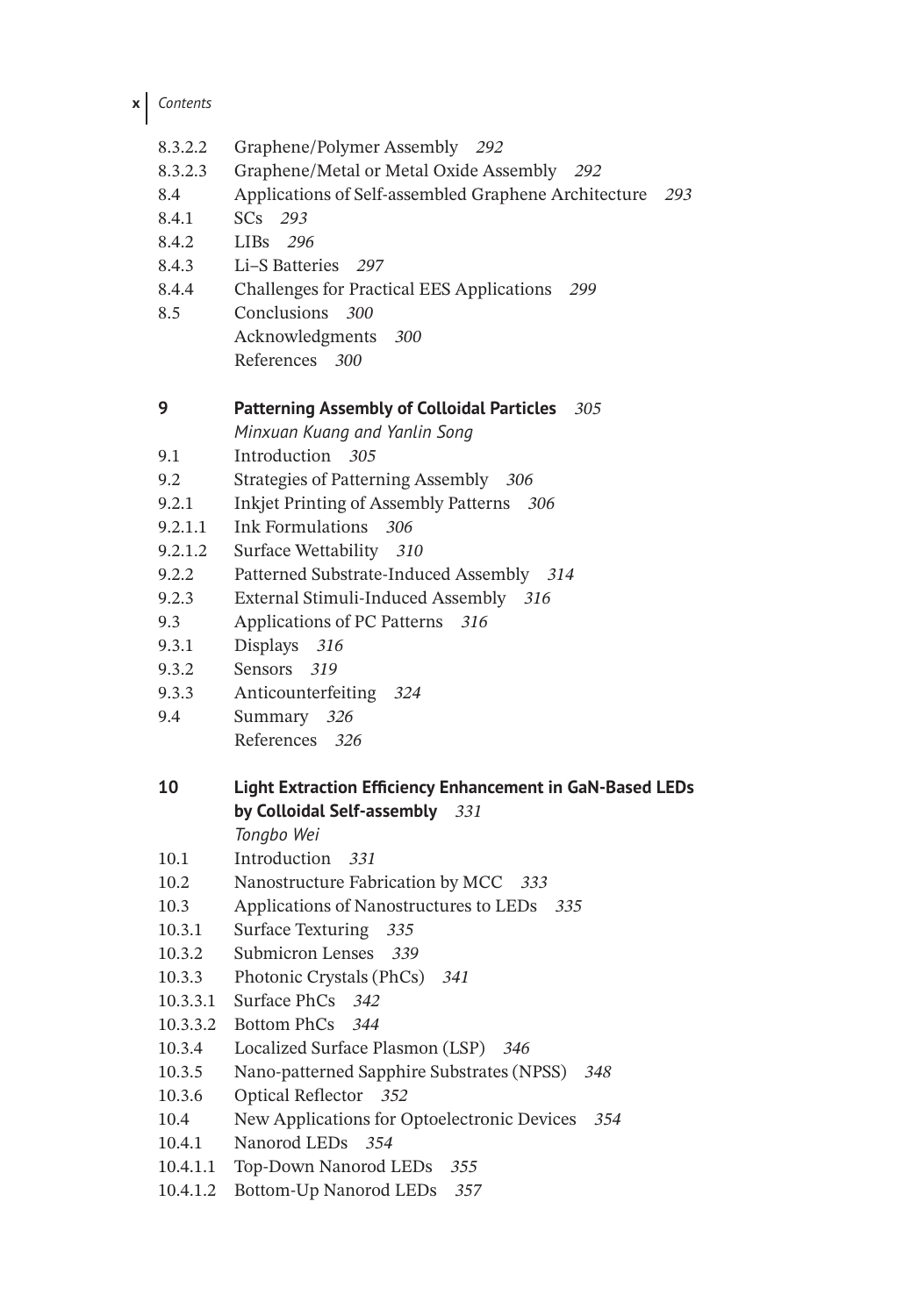- 10.4.2 Microdisk Lasers *357*
- 10.5 Conclusions and Perspectives *359* References *361*

# **11 Self-assembled Photonic Crystals for Solar Cells** *365*

*Likui Wang*

- 11.1 Introduction *365*
- 11.2 The Application of Self-assembled PCs in DSSCs *368*
- 11.2.1 Application of Dye-Sensitized IOs as Photoanodes of DSSC *369*
- 11.2.2 Self-assembled Photonic Crystals for Light Harvesting Enhancement in DSSCs *375*
- 11.3 Self-assembled Photonic Crystals for Perovskite Solar Cells *384*
- 11.4 The Application of Self-assembled PCs in Silicon-Based Solar Cells *389*
- 11.5 Summary and Outlook *390* References *391*

### **12 Mesoporous Zeolites: Synthesis and Catalytic**

**Applications** *397*

- *Feng Yu and Feng-Shou Xiao*
- 12.1 Introduction *397*
- 12.2 Synthesis of Mesoporous Zeolite *398*
- 12.2.1 Bottom-up Zeolite Synthetic Strategies *399*
- 12.2.1.1 Hard Templating Methods *399*
- 12.2.1.2 Soft Templating Methods *404*
- 12.2.1.3 Non-templating Methods *411*
- 12.2.2 Top-down Approaches via Demetallization *414*
- 12.2.2.1 Dealumination *414*
- 12.2.2.2 Desilication *415*
- 12.2.3 Mixed Synthetic Approaches *417*
- 12.3 Catalytic Application of Mesoporous Zeolites *419*
- 12.3.1 Fuel Chemistry *419*
- 12.3.1.1 Catalytic Cracking *419*
- 12.3.1.2 Fischer–Tropsch Reaction *422*
- 12.3.1.3 Methanol to Gasoline or Olefins *423*
- 12.3.2 Selective Organic Reactions *425*
- 12.3.2.1 Hydrogenation *427*
- 12.3.2.2 Oxidation *428*
- 12.3.2.3 Friedel–Crafts Alkylation *429*
- 12.3.2.4 Isomerization *430*
- 12.3.2.5 HDO Phenolics *432*
- 12.3.3 Catalytic Combustion *432*
- 12.3.4 Biomass Valorization via Catalytic Fast Pyrolysis *433*
- 12.4 Conclusions and Perspectives *435* References *436*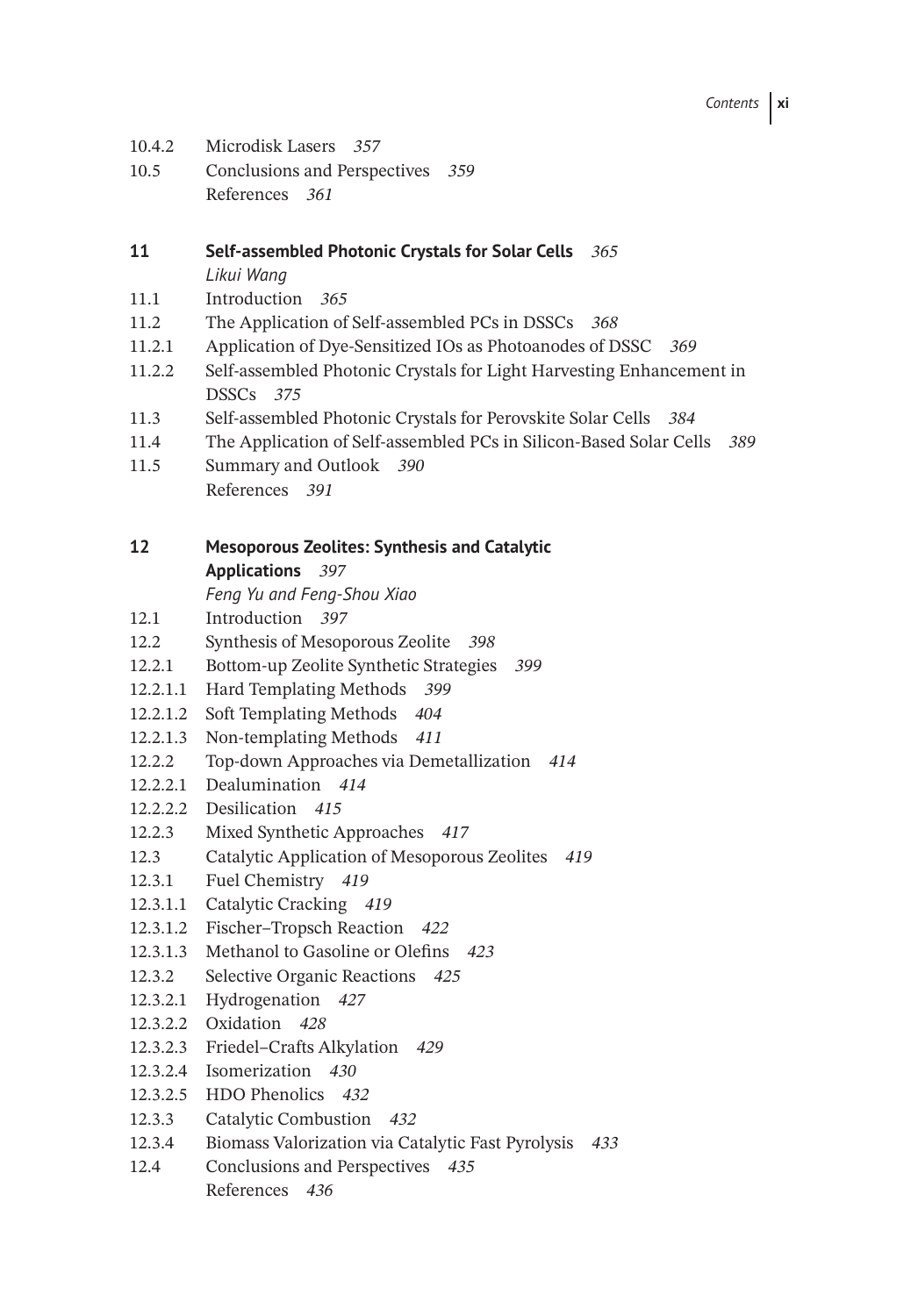**xii** *Contents*

| 13       | <b>Colloidal Self-assembly of Block Copolymers for Drug Loading</b>          |
|----------|------------------------------------------------------------------------------|
|          | and Controlled Release<br>455                                                |
|          | Guangze Yang, Yun Liu, and Chun-Xia Zhao                                     |
| 13.1     | Introduction 455                                                             |
| 13.2     | <b>Block Copolymers</b><br>- 456                                             |
| 13.2.1   | Diblock Copolymers<br>456                                                    |
| 13.2.2   | <b>Triblock Copolymers</b><br>458                                            |
| 13.2.3   | Self-assembly Mechanism<br>459                                               |
| 13.3     | Nanoscale Structures 460                                                     |
| 13.3.1   | Micelles 460                                                                 |
| 13.3.2   | Nanoparticles<br>461                                                         |
| 13.3.3   | Vesicles or Polymersomes<br>462                                              |
| 13.4     | Drug Loading<br>463                                                          |
| 13.4.1   | Single Drug Encapsulation<br>463                                             |
| 13.4.2   | Dual Drug Encapsulation<br>464                                               |
| 13.4.2.1 | Similar Hydrophobicity 464                                                   |
| 13.4.2.2 | Opposite Hydrophobicity 465                                                  |
| 13.4.3   | Multiple Drugs 466                                                           |
| 13.4.4   | Drug and Imaging Reagent<br>468                                              |
| 13.5     | Drug Release 470                                                             |
| 13.5.1   | Drug Release Mechanism<br>470                                                |
| 13.5.2   | pH-Triggered Release<br>471                                                  |
| 13.5.3   | Thermo-Triggered Release<br>472                                              |
| 13.5.4   | Redox-Triggered Release<br>472                                               |
| 13.5.5   | Other Triggered Release<br>473                                               |
| 13.5.6   | Multiple-Triggered Release 475                                               |
| 13.6     | Conclusions 475                                                              |
|          | References 477                                                               |
|          |                                                                              |
|          |                                                                              |
| 14       | Heat Management by Colloidal Self-assembly 493                               |
|          | Qimeng Song, Marius Schöttle, Pia Ruckdeschel, Fabian Nutz, and Markus       |
|          | Retsch                                                                       |
| 14.1     | Introduction<br>493                                                          |
| 14.2     | <b>Fabrication Methods</b><br>494                                            |
| 14.2.1   | Categories of Colloidal Assemblies<br>494                                    |
| 14.2.2   | Self-assembly Strategies<br>495                                              |
| 14.3     | Fundamentals of Thermal Transport in Dielectric Materials<br>497             |
| 14.3.1   | Thermal Transport in Crystalline Matter<br>497                               |
| 14.3.2   | Thermal Transport in Amorphous Matter<br>498                                 |
| 14.3.3   | Thermal Transport in Composite and Porous Materials<br>499                   |
| 14.4     | Characterization Methods 501                                                 |
| 14.4.1   | Laser Flash Analysis (LFA)/Xenon Flash Analysis (XFA)<br>501                 |
| 14.4.2   | Transient Plane Source (TPS)/Modified Plane Source (MPS)<br>Technique<br>503 |